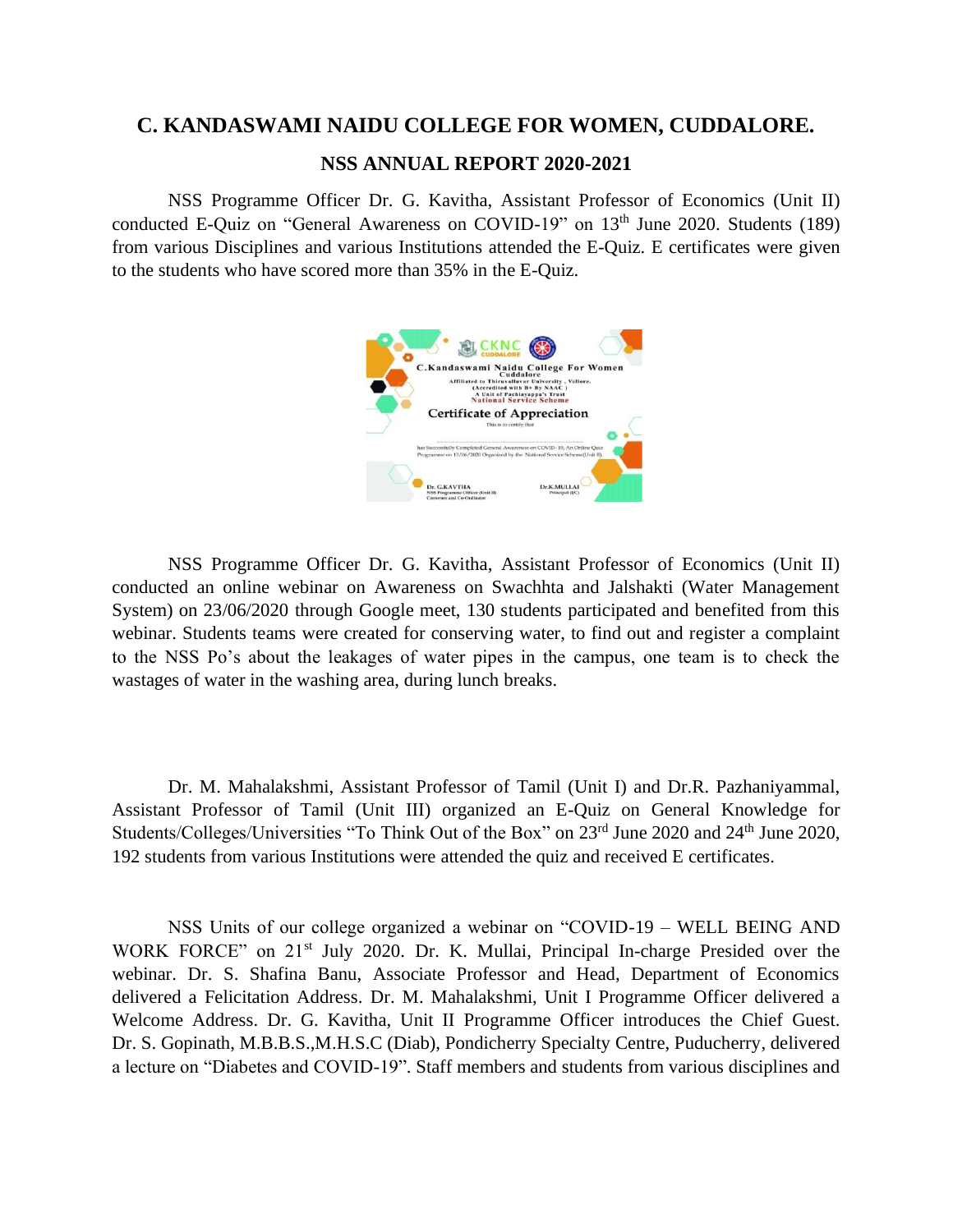Institutions were participated, around 181 participants benefited from this webinar. Dr. R. Pazhaniyammal, Assistant Professor of Tamil (Unit III) proposed a vote of thanks.



NSS Programme Officer Dr. G. Kavitha, Assistant Professor of Economics (Unit II) organized a Webinar on Swachh Bharat on 28<sup>th</sup> July 2020. To motivate and to create awareness among the students, how to keep campus clean. Dr. K. Mullai, Principal In-charge delivered a felicitation address. Dr. S. Shafina Banu, Associate Professor and Head, Department of Economics, College Committee member delivered a key note address. Dr. G. Kavitha, Assistant Professor of Economics, NSS Programme Officer Unit II delivered an awareness lecture on How to Keep Campus Clean and the usages of Red, Yellow and Green dust bins in the workplace and in study area. E wastes like electronic items are to be destroyed in the yellow dustbin, Paper waste and dry leaves, banana leaves to be disposed in Green dustbin and plastics and waste pen should be disposed in Red dustbin. Through by this webinar student receive knowledge on the three colour dustbins and the NSS volunteers were advised to check and to aware their student friends to follow this method to destroy the wastes. And request the canteen In-charge to use banana leaf for parcel the tiffin and lunch. 210 NSS volunteers were participated and benefited from this webinar.

NSS Unit II organized a Webinar on "Role of Environment and Public Distribution System in Self Reliant Economy (ATMANIRBHAR BHARAT) on 2<sup>nd</sup> August 2020. Dr. K. Mullai, Principal In-charge delivered a felicitation address. Dr. S. Shafina Banu, Associate Professor and Head, Department of Economics, College Committee member delivered a key note address. Dr. G. Kavitha, Assistant Professor of Economics, NSS Programme Officer Unit II, delivered a Welcome address and introduced the chief guests. Technical Session I was started at 11:00 AM, Mr. V. Vetrivel, District Supply & Consumer Protection Officer, Cuddalore, delivered a special lecture on "Role of Students in Public Distribution System during COVID-19". Technical Session II started at 12:45 PM, Mr. T. ArulSelvam, Member Community Environmental Monitoring, Cuddalore delivered a lecture on "Environment and Disaster". Staff members 08 and Students 128 from various institutions were participated and benefited.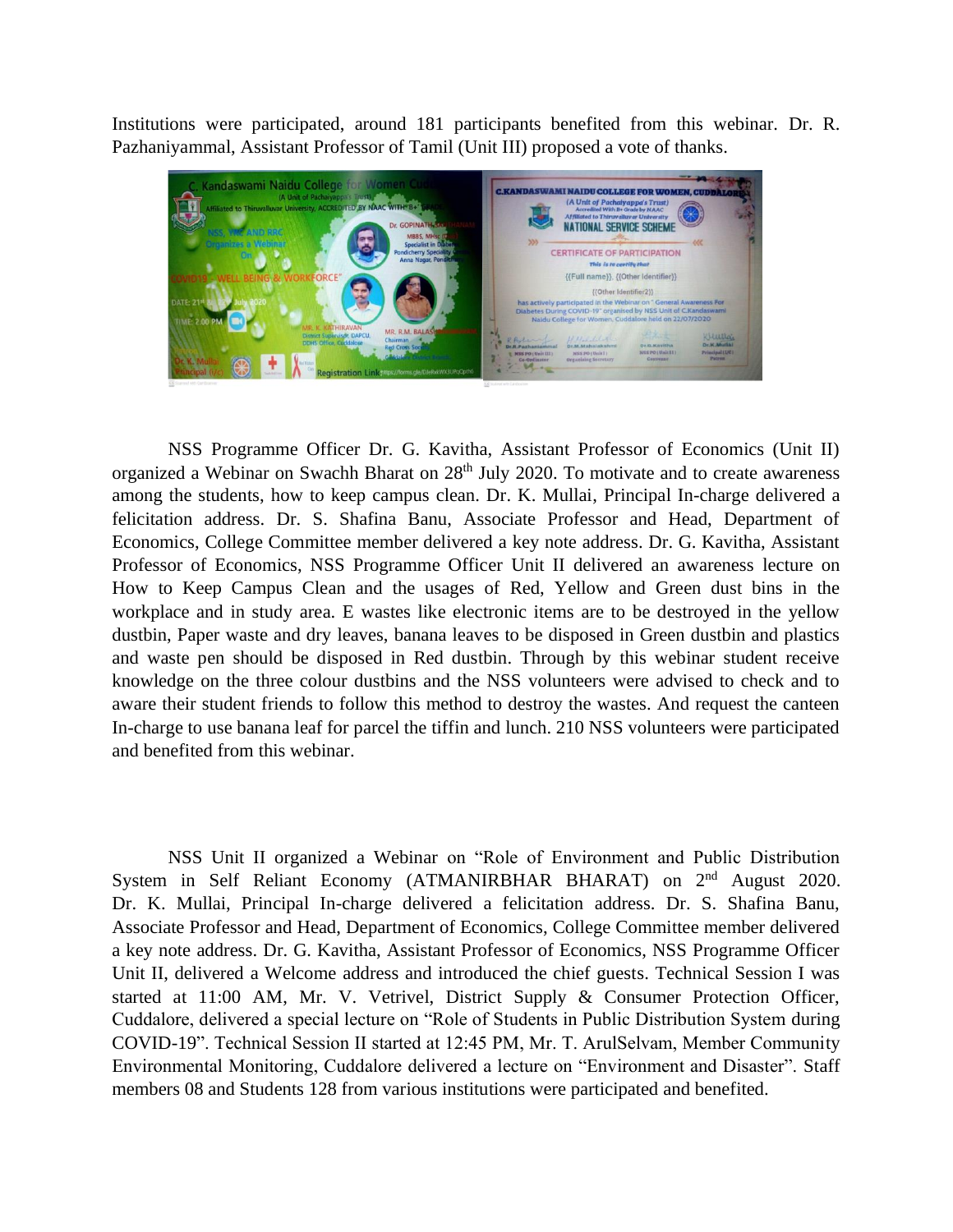

NSS units of our College organized a webinar on "Impact of COVID-19 on Women Health" on 15<sup>th</sup> August 2020 through Google Meet platform. Dr. S. Shafina Banu, Associate Professor and Head, Department of Economics, College Committee Member presided over this webinar. Dr. R. Pazhaniyammal, Assistant Professor of Tamil (Unit III), delivered a Welcome address and Dr. M. Mahalakshmi, Assistant Professor of Tamil (Unit I), Introduce the Chief guest Dr. Mrs. Kavitha Natrajan, M.B.BS., DGO, DNB, Obstetrician & Gynecologist, Subha Anandham Medical Centre, Cuddalore. The chief guest delivered a special lecture on "Impact of COVID-19 on Women Health". 137 students and 15 staff members were participated in this webinar and E certificates were given to all the participants. Dr. G. Kavitha, Assistant Professor of Economics, NSS PO Unit II proposed a vote of thanks.



Dr. M. Mahalakshmi, Assistant Professor of Tamil, (Unit I) conducted an E-Quiz on Awareness on Self Reliant Economy (ATMANIRBHAR BHARAT) from 15<sup>th</sup> August 2020 to 17<sup>th</sup> August 2020. Staff members 15 and students 163 attended the E-quiz and scored marks and received E certificates.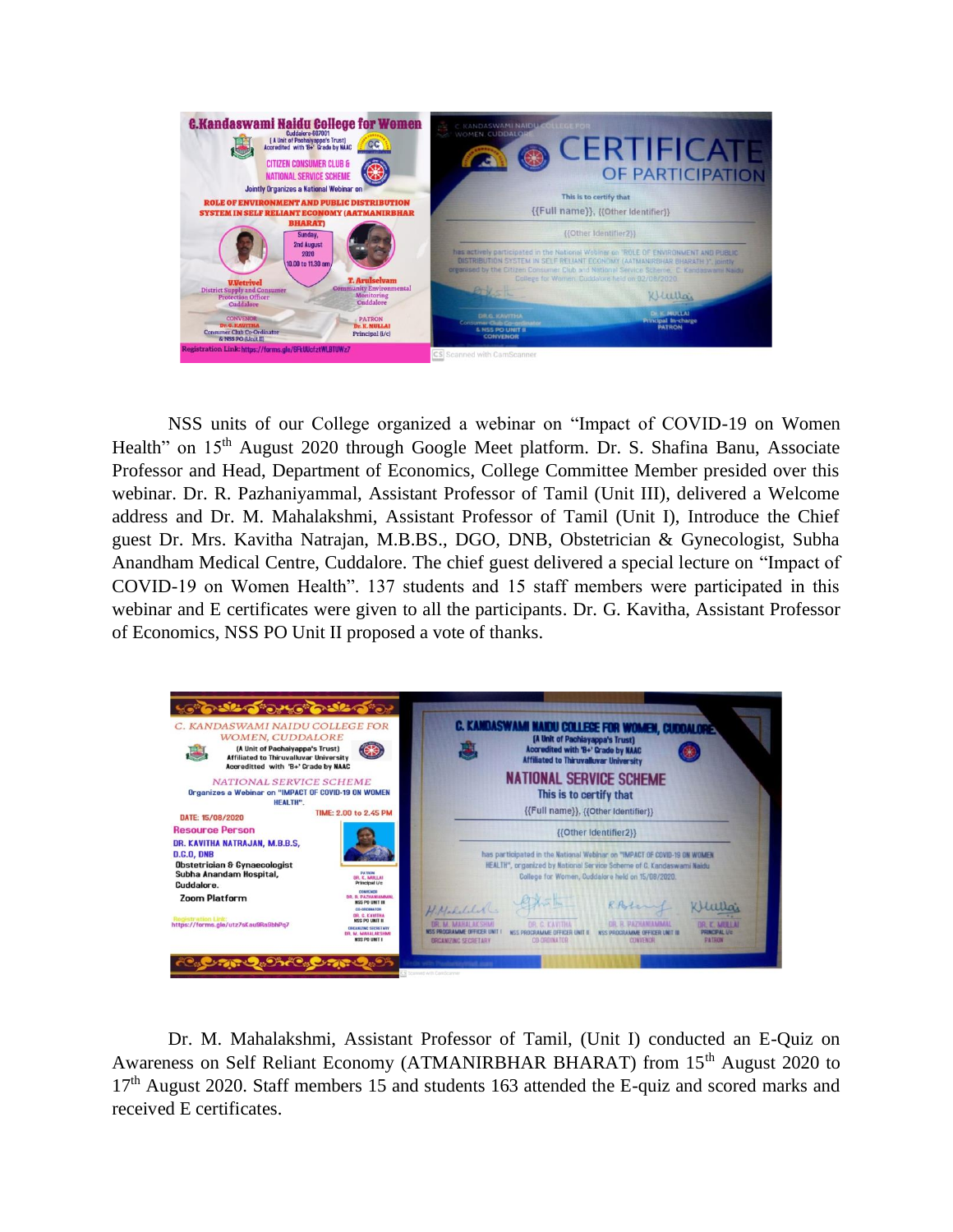NSS Units of our college organized a "Webinar on Gandhian Principles" on 3rd October 2020on the event of Gandhi Jeyanthi through Google meet. Dr. R. Pazhaniyammal, Assistant Professor of Tamil (Unit III) delivered a welcome speech; Dr. G. Kavitha, Assistant Professor of Economics (Unit II) introduced the Chief guest Mr. Balki @ Balakrishnan, Assistant General Manager, BSNL (Retd.) Cuddalore. He delivered a lecture on "Indrum Thevai Gandhi", staff members (14) from our college and 147 students from our college participated and benefited. E certificates were given to all the participants. Dr. M. Mahalakshmi, Assistant Professor of Tamil (Unit I) proposed a vote of thanks.



NSS Units of our college and TVC Electronics jointly organized Tree Plantation Ceremony in our College premises on 15<sup>th</sup> October 2020 on the mark of Dr. A.P.J. Abdul Kalam Birthday. Dr. K. Mullai, Principal In-charge was presided over the function. Dr. M. Mahalakshmi, Assistant Professor of Tamil (Unit I) delivered a welcome address. Dr. G. Kavitha, Assistant Professor of Economics (Unit II) introduced the chief guests Er. Vinoth, B.E, Proprietor TVC Groups, Cuddalore and Mrs. K. Shanthi, Deputy Superintendent of Police, Cuddalore. Dr. R. Pazhaniyammal, Assistant Professor of Tamil (Unit III) proposed a vote of thanks. 15 Saplings were planted, 25 NSS volunteers were helped to plant the saplings by following social distance.

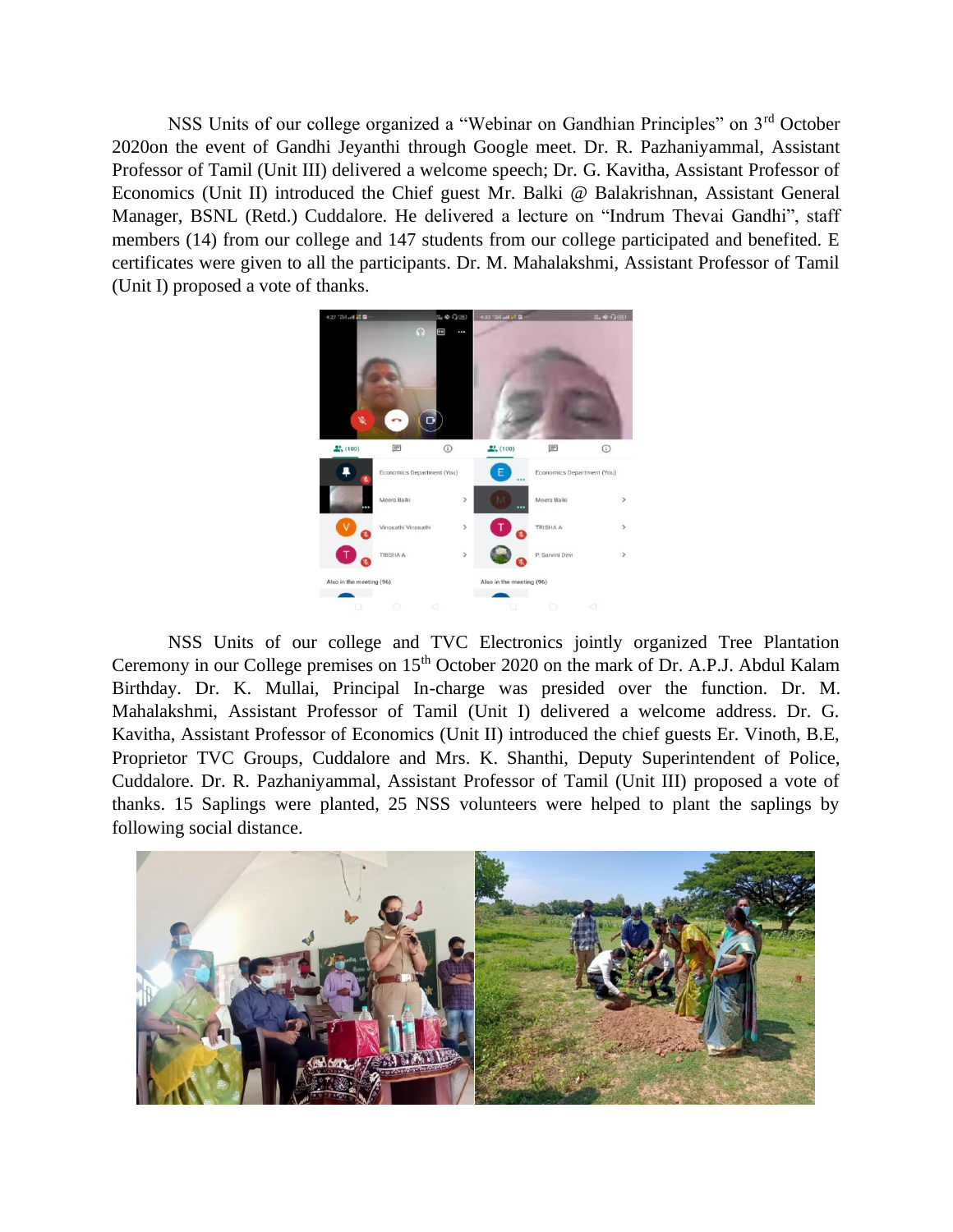

Awareness Programme on Road Safety was organized by NSS Units of our college on  $27<sup>th</sup>$  January 2021 through offline mode by following social distance. Dr. S. Shafina Banu, Associate Professor and Head, Department of Economics, College Committee member delivered a Felicitation address, Dr. G. Bhuvaneshwari, Physical Directress delivered a welcome speech. Dr. G. Kavitha, Assistant Professor of Economics (Unit II) introduced the chief guest Mrs. K. Shanthi, Deputy Superintendent of Police, Cuddalore District. 60 NSS volunteers were participated in this programme. The chief guest delivered a special lecture on Road safety measures and explains how the Helmet's save our life. She advised to follow the road rules to avoid accidents and death. She pointed out and provided statistical data's that most of the death cases are accident cases only. This corona lockdown reduces the accident cases and death rates. She advised the students to give demonstration classes on road side to aware and attract the attention of the public. Followed by this Poster's presentation were displayed in the seminar hall, posters were collected from the students from various departments. Dr. R. Pazhaniyammal, Assistant Professor of Tamil (Unit III), proposed a vote of thanks. S. Jayashree from II B.SC chemistry, NSS volunteer acted as a Master of the Ceremony.